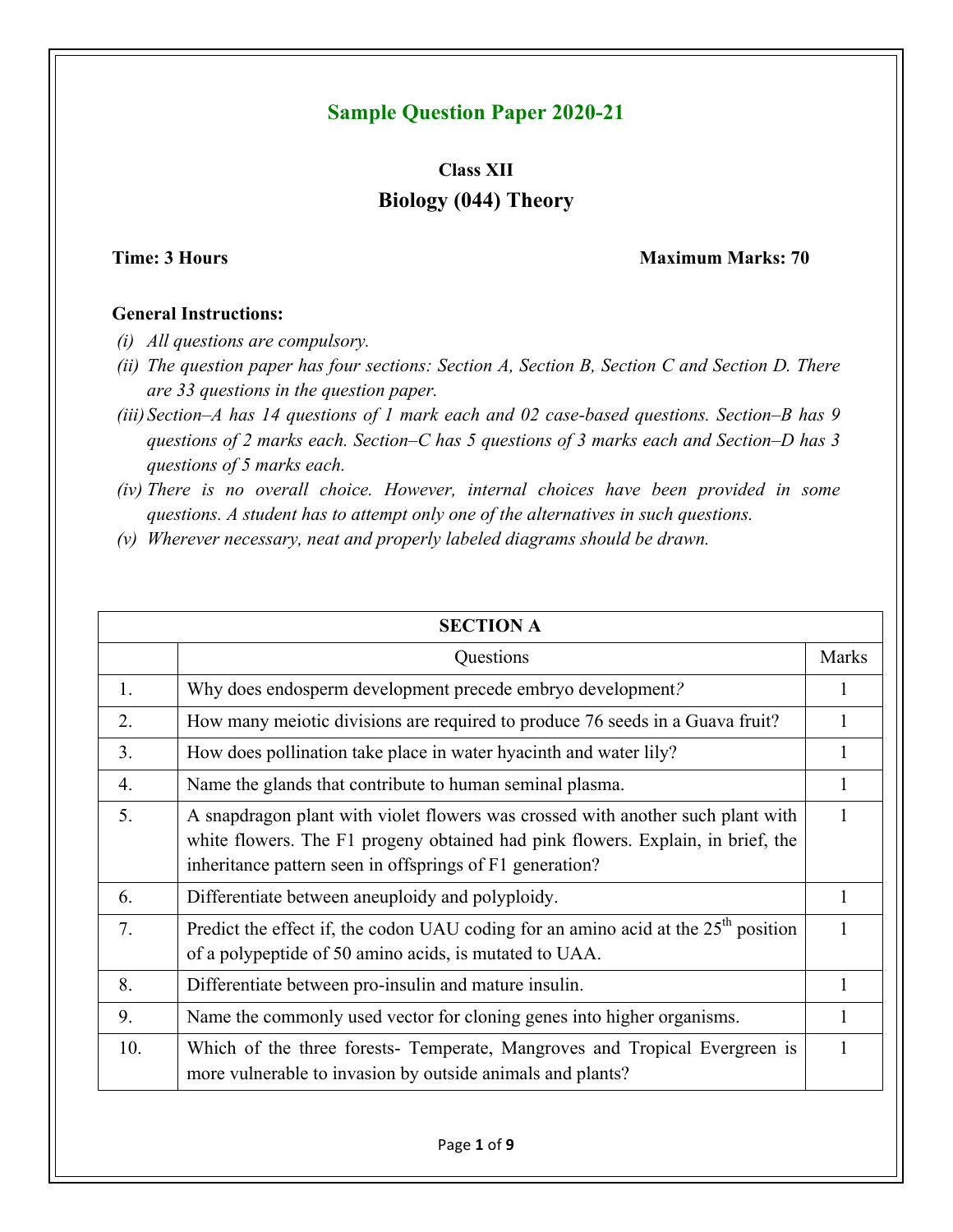| 11. | <b>Assertion:</b> Primary transcripts in eukaryotes are nonfunctional.                            | 1 |
|-----|---------------------------------------------------------------------------------------------------|---|
|     | <b>Reason:</b> Methyl guanosine triphosphate is attached to $5'$ – end of hnRNA.                  |   |
|     | a. Both assertion and reason are true, and reason is the correct explanation<br>of assertion.     |   |
|     | b. Both assertion and reason are true, but reason is not the correct<br>explanation of assertion. |   |
|     | c. Assertion is true but reason is false.                                                         |   |
|     | d. Both assertion and reason are false.                                                           |   |
|     | <b>OR</b>                                                                                         |   |
|     | <b>Assertion:</b> An organism with lethal mutation may not even develop beyond the                |   |
|     | zygote stage.                                                                                     |   |
|     | <b>Reason:</b> All types of gene mutations are lethal.                                            |   |
|     | a. Both assertion and reason are true, and the reason is the correct                              |   |
|     | explanation of the assertion.                                                                     |   |
|     | b. Both assertion and reason are true, but the reason is not the correct                          |   |
|     | explanation of the assertion.                                                                     |   |
|     | c. Assertion is true but reason is false.                                                         |   |
|     | d. Both assertion and reason are false                                                            |   |
| 12. | Assertion: E. coli having pBR322 with DNA insert at BamHI site cannot grow                        | 1 |
|     | in medium containing tetracycline.                                                                |   |
|     | <b>Reason:</b> Recognition site for Bam HI is present in tet <sup>R</sup> region of pBR322.       |   |
|     | a. Both assertion and reason are true, and the reason is the correct                              |   |
|     | explanation of the assertion.                                                                     |   |
|     | b. Both assertion and reason are true, but the reason is not the correct                          |   |
|     | explanation of the assertion.                                                                     |   |
|     | c. Assertion is true but reason is false.<br>d. Both assertion and reason are false               |   |
|     |                                                                                                   |   |
| 13. | Assertion: A community with more species is more stable than that with less<br>species.           | 1 |
|     | <b>Reason:</b> More the number of species, lesser the variation in the total biomass              |   |
|     | production year after year.                                                                       |   |
|     | a. Both assertion and reason are true, and the reason is the correct                              |   |
|     | explanation of the assertion.                                                                     |   |
|     | b. Both assertion and reason are true, but the reason is not the correct                          |   |
|     | explanation of the assertion.                                                                     |   |
|     | c. Assertion is true but reason is false.                                                         |   |
|     | d. Both assertion and reason are false                                                            |   |
|     |                                                                                                   |   |
|     |                                                                                                   |   |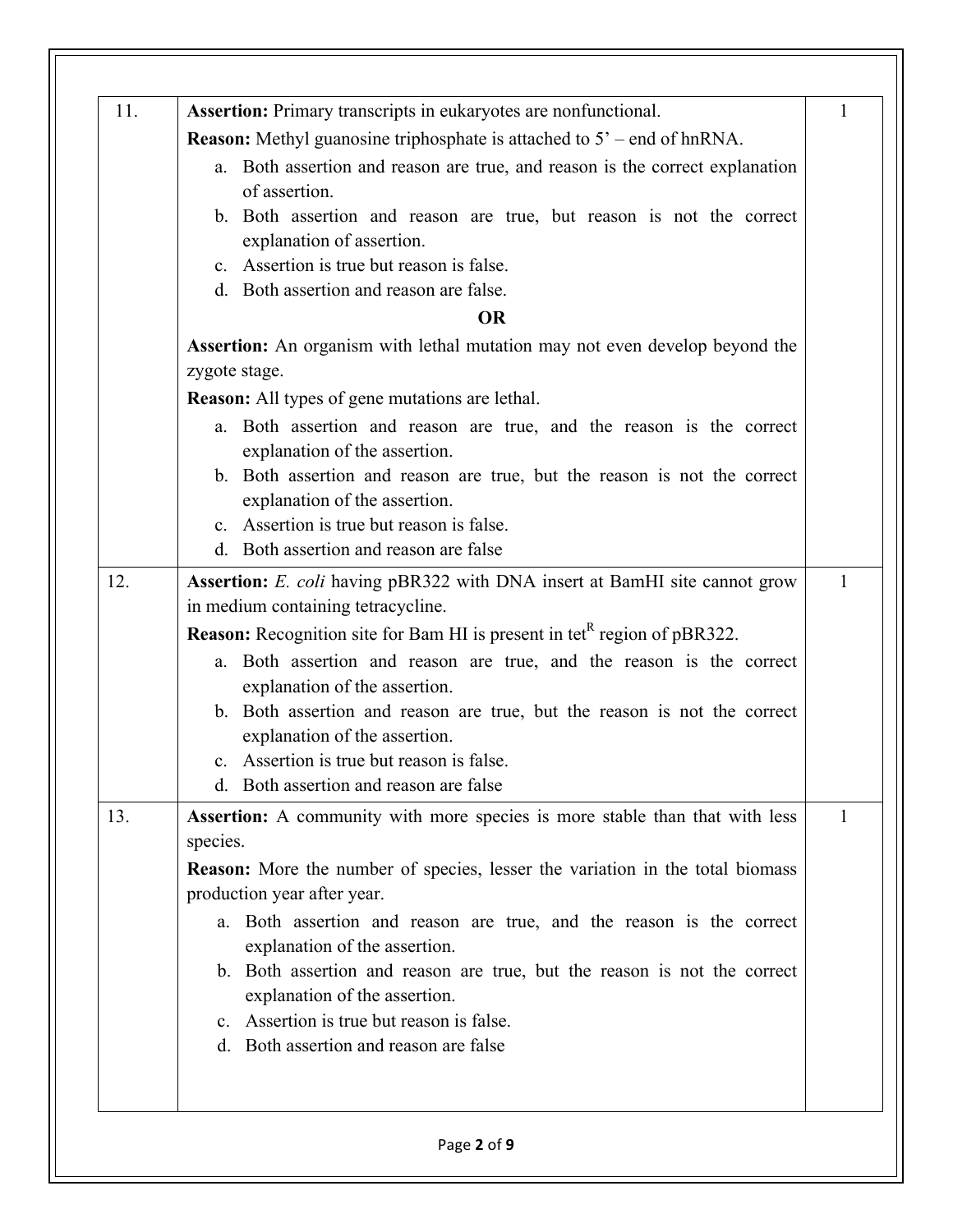| 14.            | <b>Assertion:</b> In <i>Ophrys</i> one petal of the flower bears an uncanny resemblance to                                                                                                                                                | 1              |
|----------------|-------------------------------------------------------------------------------------------------------------------------------------------------------------------------------------------------------------------------------------------|----------------|
|                | the female bee.                                                                                                                                                                                                                           |                |
|                | <b>Reason:</b> Two closely related species competing for the same resource can<br>coexist simultaneously.                                                                                                                                 |                |
|                | a. Both assertion and reason are true, and the reason is the correct                                                                                                                                                                      |                |
|                | explanation of the assertion.<br>b. Both assertion and reason are true, but the reason is not the correct                                                                                                                                 |                |
|                | explanation of the assertion.                                                                                                                                                                                                             |                |
|                | c. Assertion is true but reason is false.                                                                                                                                                                                                 |                |
|                | d. Both assertion and reason are false                                                                                                                                                                                                    |                |
| 15.            | <u>Read the following and answer any four questions from 15(i) to 15(v) given</u><br>below:                                                                                                                                               |                |
|                | <b>Ecological Indicators</b>                                                                                                                                                                                                              |                |
|                | The presence of dragonflies can reveal changes in the water ecosystems more<br>quickly than studying other animals or plants. In fact, from the nymph to the<br>adult stage, the dragonfly has a significant, positive ecological impact. | $\overline{4}$ |
|                | Dragonfly eggs are laid and hatched in or near water, so their lives impact<br>both water and land ecosystems. Once hatched, dragonfly nymphs can breathe                                                                                 |                |
|                | underwater which enables them to eat mosquito larvae, other aquatic insects<br>and worms, and even small aquatic vertebrates like tadpoles and small fish and                                                                             |                |
|                | in the air. Adult dragonflies capture and eat adult mosquitoes.<br>Community wide mosquito control programs that spray insecticides to kill<br>adult mosquitoes also kill dragonflies.                                                    |                |
| $\mathbf{i}$ . | The approach to biological control includes:                                                                                                                                                                                              |                |
|                | a. Import and release of an insect pest to a new area to provide hosts for<br>natural enemies                                                                                                                                             |                |
|                | b. Import and release of natural enemies from the native home of an alien<br>insect pest that has invaded a new area                                                                                                                      |                |
|                | c. Preservation of natural enemies (predators & parasitoids) that are<br>already established in an area                                                                                                                                   |                |
|                | d. Use of insecticides to reduce alien insect pests to establish new<br>equilibrium position.                                                                                                                                             |                |
| ii.            | Two diseases less likely to occur in a region with plenty of dragonflies are                                                                                                                                                              |                |
|                | a. Yellow fever and amoebic dysentery                                                                                                                                                                                                     |                |
|                | b. Malaria and Yellow fever                                                                                                                                                                                                               |                |
|                | c. Anthrax and typhoid                                                                                                                                                                                                                    |                |
|                | d. Cholera and typhoid                                                                                                                                                                                                                    |                |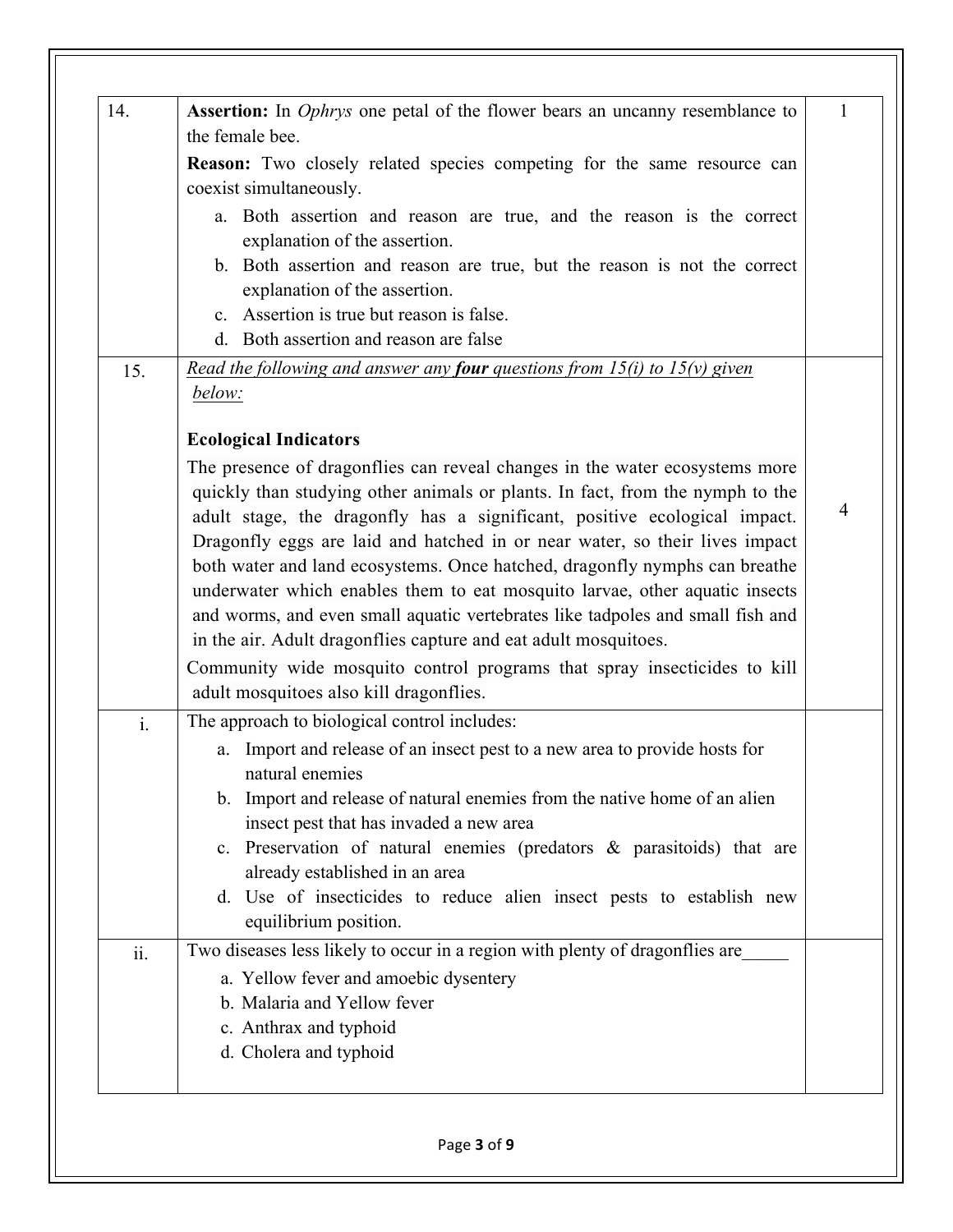| iii. | Dragonflies indicate positive ecological impact as-                                                                                                         |   |
|------|-------------------------------------------------------------------------------------------------------------------------------------------------------------|---|
|      | The presence of dragonflies indicates polluted water.<br>a.                                                                                                 |   |
|      | Dragonfly nymphs selectively eat mosquito larvae.<br>$\mathbf{b}$ .                                                                                         |   |
|      | They help to decrease the probability of diseases spread by vectors.<br>$\mathbf{c}$ .                                                                      |   |
|      | d. Dragonfly do not cause any harm to beneficial species.                                                                                                   |   |
| iv.  | The most effective stages in the life cycle of dragonfly that eradicate mosquitoes                                                                          |   |
|      | are-                                                                                                                                                        |   |
|      | a. Larvae and Adult                                                                                                                                         |   |
|      | b. Caterpillar and Adult                                                                                                                                    |   |
|      | c. Nymph and Adult                                                                                                                                          |   |
|      | d. Pupa and Adult                                                                                                                                           |   |
| V.   | Assertion: Releasing dragonflies in areas where there is an outbreak of                                                                                     |   |
|      | malarial diseases can be an environment friendly method of control.                                                                                         |   |
|      | Reason: Dragon flies are dominant species and will not allow mosquitoes to<br>reproduce                                                                     |   |
|      | a. Both assertion and reason are true, and the reason is the correct explanation of<br>the assertion.                                                       |   |
|      | b. Both assertion and reason are true, but the reason is not the correct explanation<br>of the assertion.                                                   |   |
|      | c. Assertion is true but reason is false.                                                                                                                   |   |
|      | d. Both assertion and reason are false                                                                                                                      |   |
|      |                                                                                                                                                             |   |
| 16.  | Read the following and answer any <b>four</b> questions from $16(i)$ to $16(v)$ given                                                                       |   |
|      | below:                                                                                                                                                      | 4 |
|      | Sickle cell anemia is a genetic disorder where the body produces an abnormal                                                                                |   |
|      | hemoglobin called hemoglobin S. Red blood cells are normally flexible and<br>round, but when the hemoglobin is defective, blood cells take on a "sickle" or |   |
|      | crescent shape. Sickle cell anemia is caused by mutations in a gene called HBB.                                                                             |   |
|      | It is an inherited blood disorder that occurs if both the maternal and paternal                                                                             |   |
|      | copies of the HBB gene are defective. In other words, if an individual receives                                                                             |   |
|      | just one copy of the defective HBB gene, either from mother or father, then the                                                                             |   |
|      | individual has no sickle cell anemia but has what is called "sickle cell trait".                                                                            |   |
|      | People with sickle cell trait usually do not have any symptoms or problems but                                                                              |   |
|      | they can pass the mutated gene onto their children. There are three inheritance                                                                             |   |
|      | scenarios that can lead to a child having sickle cell anemia:                                                                                               |   |
|      | Both parents have sickle cell trait<br>$\overline{\phantom{0}}$                                                                                             |   |
|      | One parent has sickle cell anemia and the other has sickle cell trait<br>-                                                                                  |   |
|      | Both parents have sickle cell anemia<br>$\qquad \qquad \blacksquare$                                                                                        |   |
|      |                                                                                                                                                             |   |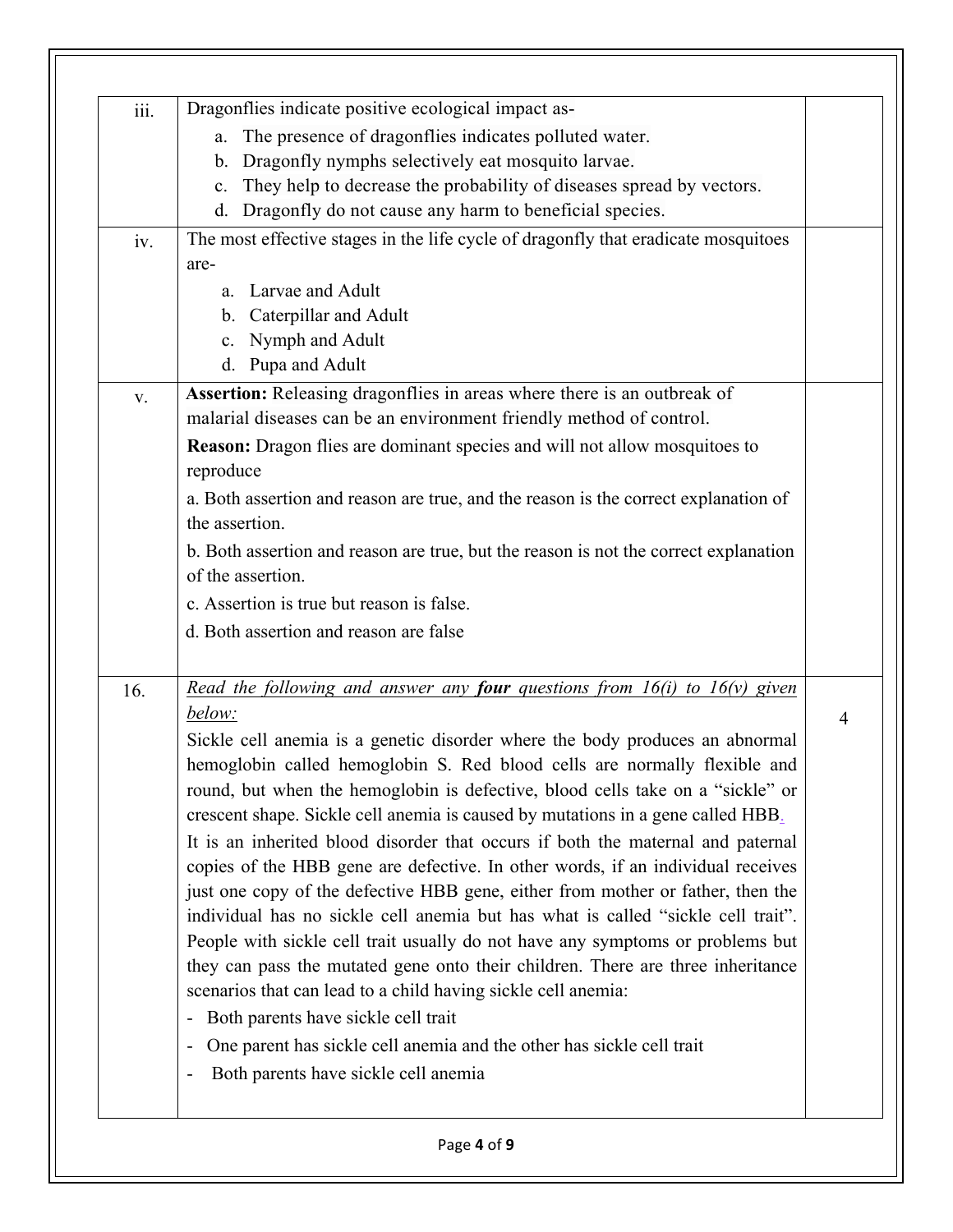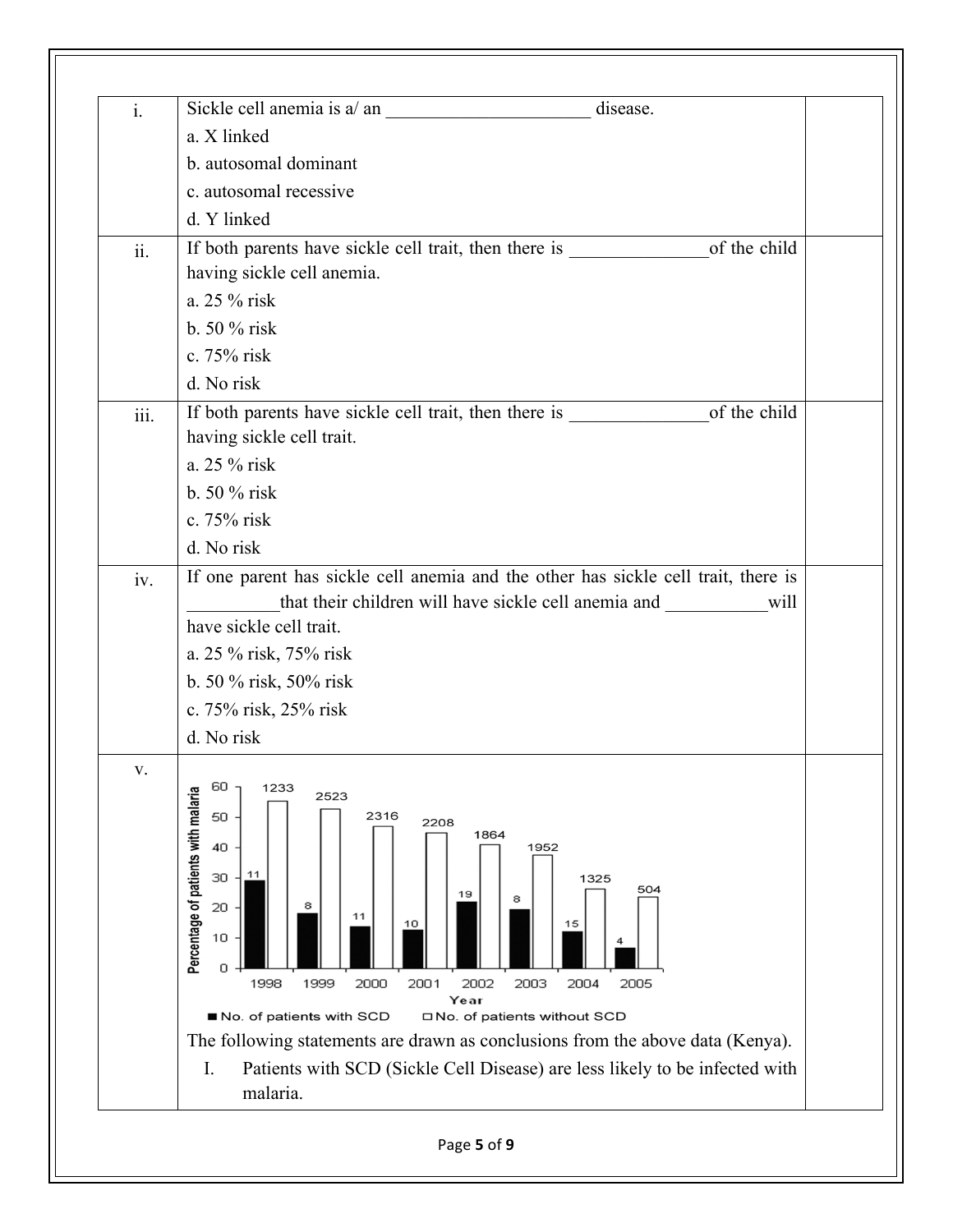|     | Patients with SCD (Sickle Cell Disease) are more likely to be infected<br>II.<br>with malaria.                                                             |                |
|-----|------------------------------------------------------------------------------------------------------------------------------------------------------------|----------------|
|     | III.<br>Over the years the percentage of people infected with malaria has been<br>decreasing.                                                              |                |
|     | Year 2000 saw the largest percentage difference between malaria patients<br>IV.<br>with and without SCD.                                                   |                |
|     | Choose from below the correct alternative.                                                                                                                 |                |
|     | a. only I is true                                                                                                                                          |                |
|     | b. I and IV are true                                                                                                                                       |                |
|     | c. III and II are true                                                                                                                                     |                |
|     | d. I and III are true                                                                                                                                      |                |
|     | $SECTION - B$                                                                                                                                              |                |
| 17. | State the composition and principle of oral pills as a contraceptive measure<br>taking the example of Saheli.                                              | $\overline{2}$ |
| 18. | Karyotype of a child shows trisomy of chromosome number 21. Identify the<br>disorder and state the symptoms which are likely to be exhibited in this case. | $\overline{2}$ |
| 19. | Explain four advantages of mycorrhizal association to plants.                                                                                              | $\overline{2}$ |
| 20. | Explain the method to increase the competency of the bacterial cell membrane to<br>take up recombinant DNA?                                                | $\overline{2}$ |
|     | <b>OR</b>                                                                                                                                                  |                |

|     | What are bioreactors? How are large volumes of cultures maintained and<br>processed in them?     |  |
|-----|--------------------------------------------------------------------------------------------------|--|
| 21. | Explain the role of enzymes in the extraction of DNA from <i>Rhizopus</i> in its purest<br>form. |  |
|     |                                                                                                  |  |

22. What are sticky ends? State their significance in recombination DNA technology. **OR** Explain the procedure by which PCR aids in early detection of cancer. 2 2

23. Explain how advanced ex-situ conservation techniques assist in preserving threatened species of plants and animals. 24. Define interference competition. Give one example that supports competitive exclusion occurring in nature. 2 25. The Tropical regions are likely to have more biological diversity than the Temperate ones. Give two reasons to justify the statement. 2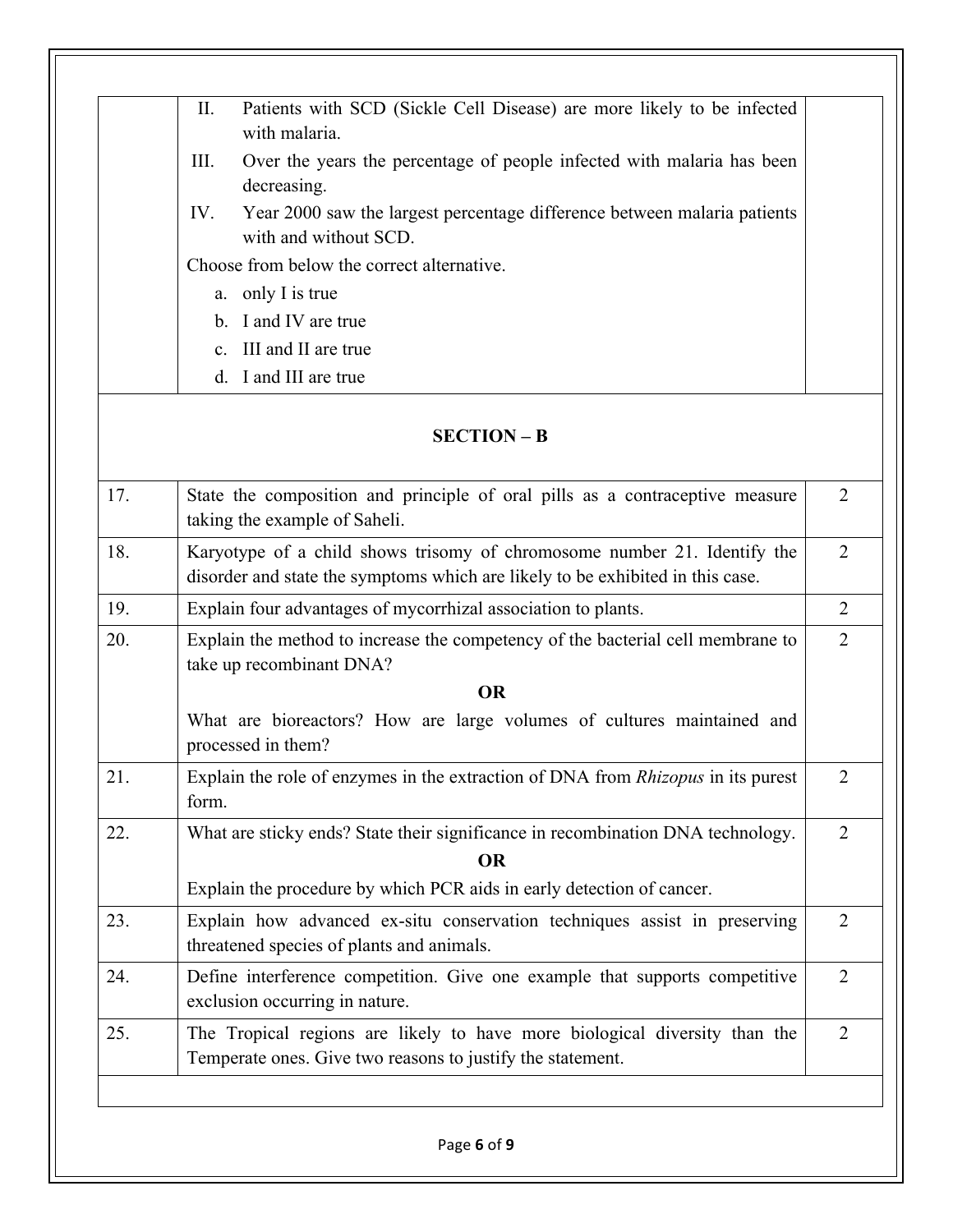|     | $SECTION - C$                                                                                                                                                                                                                                                                                                                                                                                                                                                                                                                                                                                                                                                                                                                                                                                                                                                                                                                                                    |                |
|-----|------------------------------------------------------------------------------------------------------------------------------------------------------------------------------------------------------------------------------------------------------------------------------------------------------------------------------------------------------------------------------------------------------------------------------------------------------------------------------------------------------------------------------------------------------------------------------------------------------------------------------------------------------------------------------------------------------------------------------------------------------------------------------------------------------------------------------------------------------------------------------------------------------------------------------------------------------------------|----------------|
| 26. | A fully developed foetus initiates its delivery from the mother's womb. Justify<br>the statement.                                                                                                                                                                                                                                                                                                                                                                                                                                                                                                                                                                                                                                                                                                                                                                                                                                                                | $\overline{3}$ |
| 27. | How would you find out the genotype of a pea plant with violet flowers? Explain<br>with the help of Punnets' square showing crosses.                                                                                                                                                                                                                                                                                                                                                                                                                                                                                                                                                                                                                                                                                                                                                                                                                             | $\overline{3}$ |
| 28. | Define flocs and state their importance in biological treatment of waste water.                                                                                                                                                                                                                                                                                                                                                                                                                                                                                                                                                                                                                                                                                                                                                                                                                                                                                  | $\overline{3}$ |
| 29. | A farmer noticed that nematode infection in tobacco plants has resulted in the<br>reduction in the yield. Suggest a strategy which provides cellular defense for<br>providing resistance to this pest. Explain the technique.                                                                                                                                                                                                                                                                                                                                                                                                                                                                                                                                                                                                                                                                                                                                    | $\overline{3}$ |
| 30. | The graph given below represents three categories of organismic responses - L,<br>M and N to cope with stressful conditions. Identify the categories L and M.<br>Internal level<br>M<br>$\overline{\mathsf{N}}$<br>External level $\longrightarrow$<br>Given below are examples of some of the activities performed by animals.<br>Categorise these activities into the appropriate kind of the organismic response<br>(L, M or N) as shown in the graph with reasons.<br>In summers we sweat profusely.<br>$\mathbf{i}$ .<br>Sometimes desert lizards bask in the sun and sometimes they<br>11.<br>move into shade.<br><b>OR</b><br>Give reasons for the following:<br>Very small animals are rarely found in polar regions.<br>a.<br>b. Mammals from colder climate generally have shorter ear and limbs.<br>Initially we feel nausea and fatigue when we reach a high altitude such as<br>$\mathsf{C}$ .<br>Rohtang Pass and then, gradually, we feel normal. | $\overline{3}$ |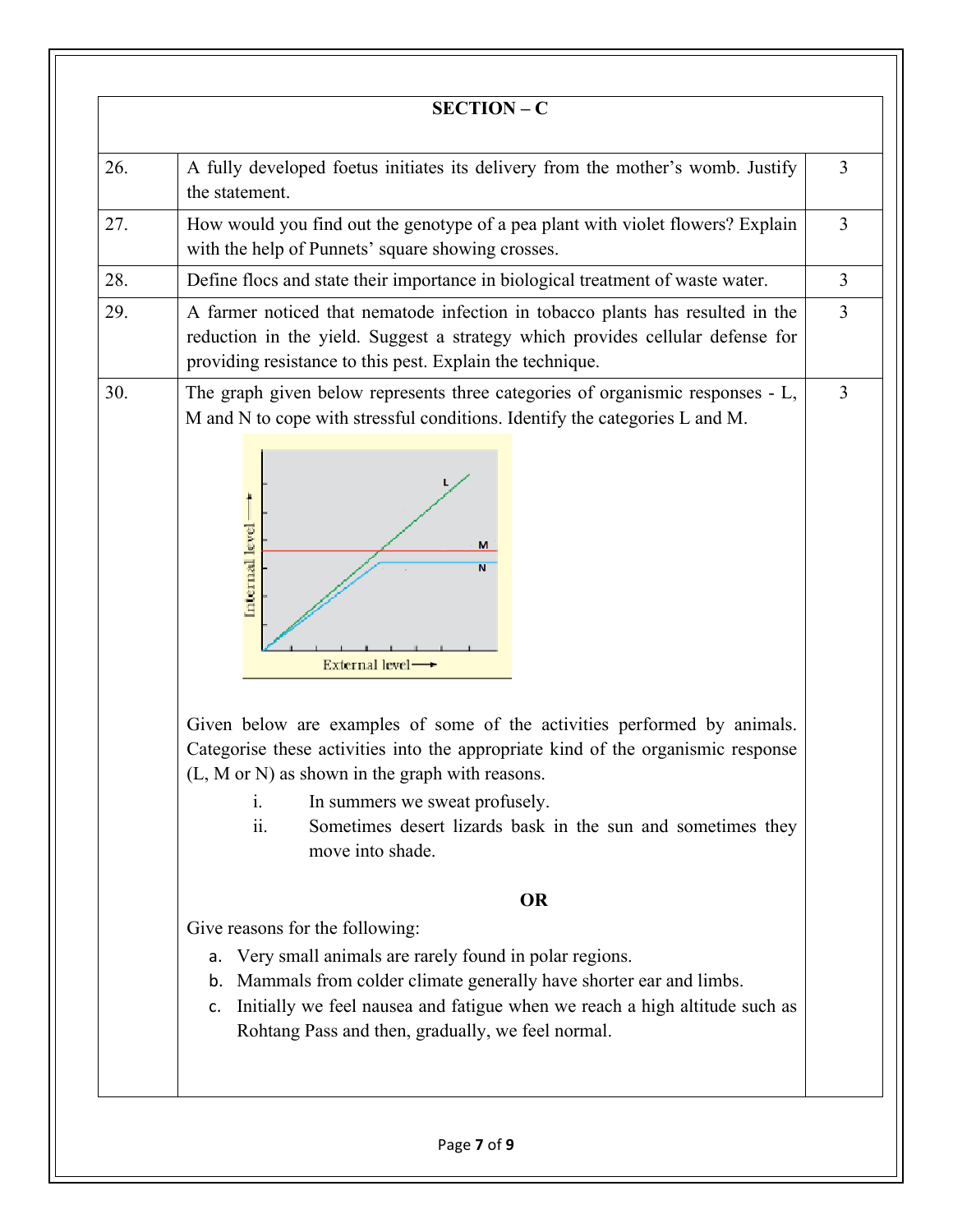